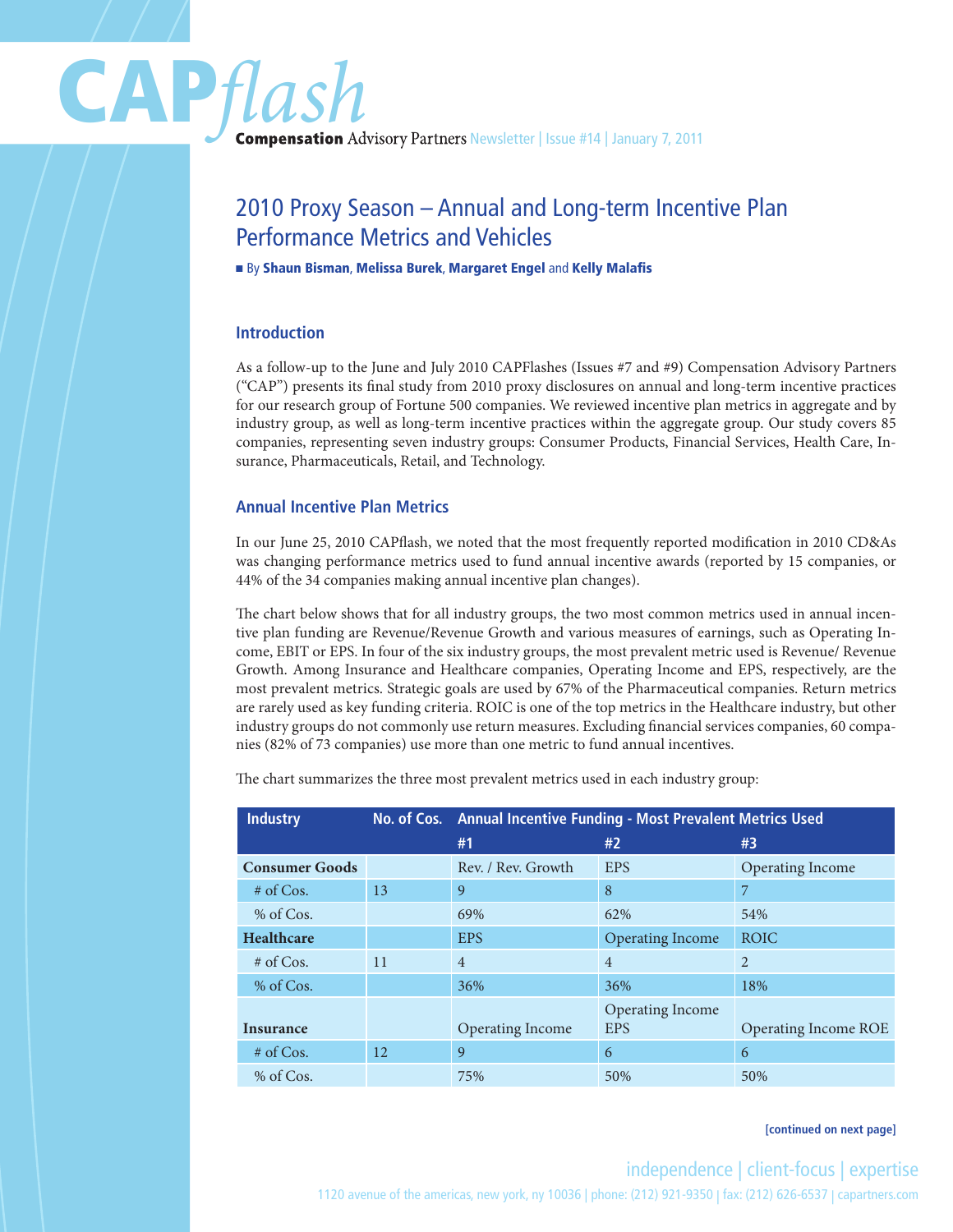| <b>Industry</b>        |    | No. of Cos. Annual Incentive Funding - Most Prevalent Metrics Used |                         |                        |
|------------------------|----|--------------------------------------------------------------------|-------------------------|------------------------|
|                        |    | #1                                                                 | #2                      | #3                     |
| <b>Pharmaceuticals</b> |    | Rev. / Rev. Growth                                                 | <b>EPS</b>              | <b>Strategic Goals</b> |
| $#$ of Cos.            | 12 | 10                                                                 | 10                      | 8                      |
| % of Cos.              |    | 83%                                                                | 83%                     | 67%                    |
| Retail                 |    | Rev. / Rev. Growth                                                 | <b>EBIT/EBITDA</b>      | Operating Income       |
| $#$ of Cos.            | 10 | 3                                                                  | 3                       | $\overline{2}$         |
| $%$ of Cos.            |    | 30%                                                                | 30%                     | 20%                    |
| <b>Technology</b>      |    | Rev. / Rev. Growth                                                 | <b>Operating Income</b> | <b>Cash Flow</b>       |
| $#$ of Cos.            | 15 | 10                                                                 | 5                       | $\overline{4}$         |
| $%$ of Cos.            |    | 67%                                                                | 33%                     | 27%                    |
| <b>All Industry</b>    |    |                                                                    |                         |                        |
| <b>Groups</b>          |    | Rev. / Rev. Growth                                                 | Operating Income        | <b>EPS</b>             |
| $#$ of Cos.            | 85 | 39                                                                 | 28                      | 23                     |
| $%$ of Cos.            |    | 46%                                                                | 33%                     | 27%                    |

Note: Excludes financial services companies due to limited disclosure related to TARP participation/ restrictions. Four companies use a non-GAAP EPS metric.

As financial services companies increasingly come out of TARP, we expect their bonus pool funding to be linked to company profitability and performance expressed in bottom-line metrics as well as risk and capital adequacy metrics. In addition to financial services, many companies are making efforts in their plan design to offset any potential inappropriate risk taking by focusing on metrics used, time horizons, deferrals and performance sensitivities.

#### **Long-Term Incentive Vehicles**

In our June CAPflash, we found that the biggest change reported by companies with regard to long-term incentive practices was the mix of award vehicles.

Stock options are the most prevalent LTI vehicle used among the 85 companies studied, used by 62 companies (or 73%). Both Time Based Restricted Stock ("TBRS") and Long-term Performance Plans ("LTIPs") are also frequently seen, used by 53 and 51 companies, respectively (62% and 60%).

Here is the breakdown of overall LTI vehicle prevalence:

| Long-Term Incentive Vehicle Prevalence    | No. of Cos. | $\%$ of Cos. (n=85) |
|-------------------------------------------|-------------|---------------------|
| <b>Stock Options</b>                      | 62          | 73%                 |
| Time-Based Restricted Stock (TBRS)        | 53          | 62%                 |
| <b>LTIP</b>                               | 51          | 60%                 |
| Performance-Based Restricted Stock (PBRS) | 31          | 36%                 |
| Performance-Based Stock Options (PBSO)    | 5           | 6%                  |

Note: Percentages do not add up to 100% due to multiple responses.

As companies continue to make changes to LTI programs they are balancing time-based equity with performance-based equity. Of the 85 companies, 48 use two LTI vehicles in their executive program (56%), 20 use three vehicles (24%), 17 use one vehicle (20%). The two most prevalent vehicle combinations used are:

- • 2 vehicles: stock options and LTIP/or PBRS, used by 24 companies (28% of 85 companies), and
- • 3 vehicles: stock options, TBRS and LTIP/or PBRS, used by 20 companies (24% of 85 companies)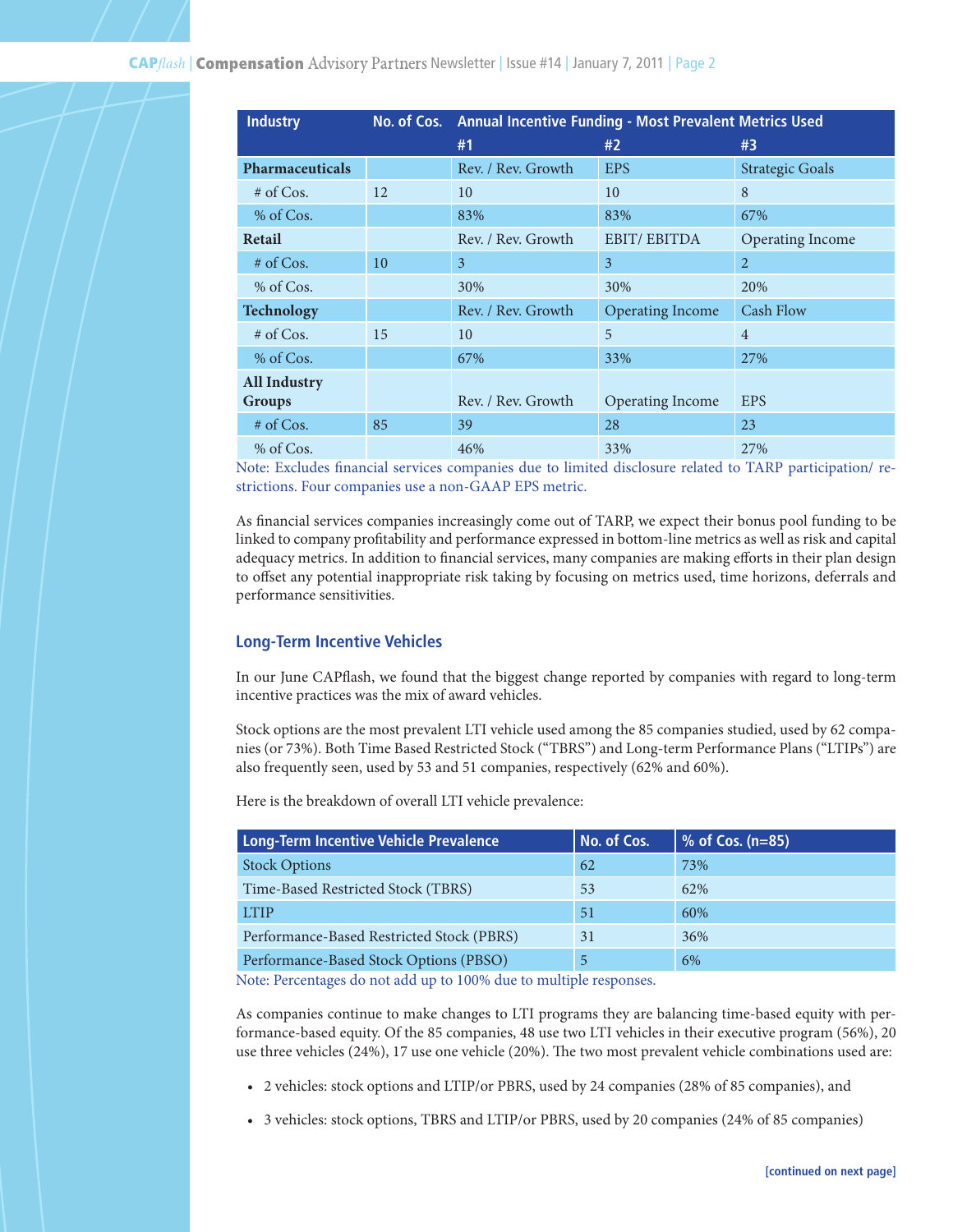# Below is the breakdown of the combination of LTI vehicles awarded:

| <b>Combination of LTI Vehicles Used</b> |                |                    |  |
|-----------------------------------------|----------------|--------------------|--|
| # of LTI Vehicles Granted               | No. of Cos.    | % of Cos. $(n=85)$ |  |
| 2 Vehicles (Options, LTIP/PBRS)         | 24             | 28%                |  |
| 2 Vehicles (Options, RS)                | 13             | 15%                |  |
| 2 Vehicles (TBRS, LTIP/PBRS)            | 11             | 13%                |  |
| 3 Vehicles (Options, RS, LTIP/PBRS)     | 20             | 24%                |  |
| 1 Vehicle (LTIP/ PBRS)                  | 8              | 9%                 |  |
| 1 Vehicle (TBRS)                        | 5              | 6%                 |  |
| 1 Vehicle (Options)                     | $\overline{4}$ | 5%                 |  |

We expect the use of performance-based LTI to continue to increase, modestly, in 2011 and beyond. Stock options will continue to be a part of the LTI mix, but with less emphasis. As the economy stabilizes and recovers, we also expect to see less time-based restricted stock granted at senior executive levels.

#### **Performance-Based Long-Term Incentive Metrics**

Of the 65 companies that use an LTIP or Performance Based Restricted Stock or Options, 27 companies use EPS (42%) and 23 companies use Relative TSR (35%) as metrics. We have seen a slight uptick in the use of Relative TSR, given its simplicity and clarity of measurement in a volatile market. Due to the difficultly in goal setting, companies continue to recalibrate performance metrics.

The breakdown of the most prevalent performance based LTI metrics used is as follows:

| <b>LTIP / PBRS / PBSO Metric</b> | No. of Cos. | $%$ of Cos. (n=65) |
|----------------------------------|-------------|--------------------|
| <b>EPS</b>                       | 27          | 42%                |
| <b>Relative TSR</b>              | 23          | 35%                |
| Revenue / Revenue Growth         | 14          | 22%                |
| ROC/ROE                          | 13          | 20%                |
| Cash Flow                        | 7           | 11%                |
| Operating Income                 | 6           | 9%                 |

Note: Percentages do not add up to 100% due to multiple responses.

Further, of those companies using EPS and Relative TSR, they are most common in certain industries:

- • EPS is common in healthcare, consumer goods, pharmaceutical companies
- Relative TSR is common in technology, consumer goods, pharmaceutical companies

Of the companies that use an LTIP or PBRS, 52 companies (83%) pay out in stock.

| <b>LTIP / PBRS Payout</b> | No. of Cos. | $\sqrt{6}$ of Cos. (n=63) |
|---------------------------|-------------|---------------------------|
| Stock                     | 52          | 83%                       |
| Cash                      | 25          | 40%                       |
| Both (Stock and Cash)     |             | 8%                        |

Note: Percentages do not add up to 100% due to multiple responses.